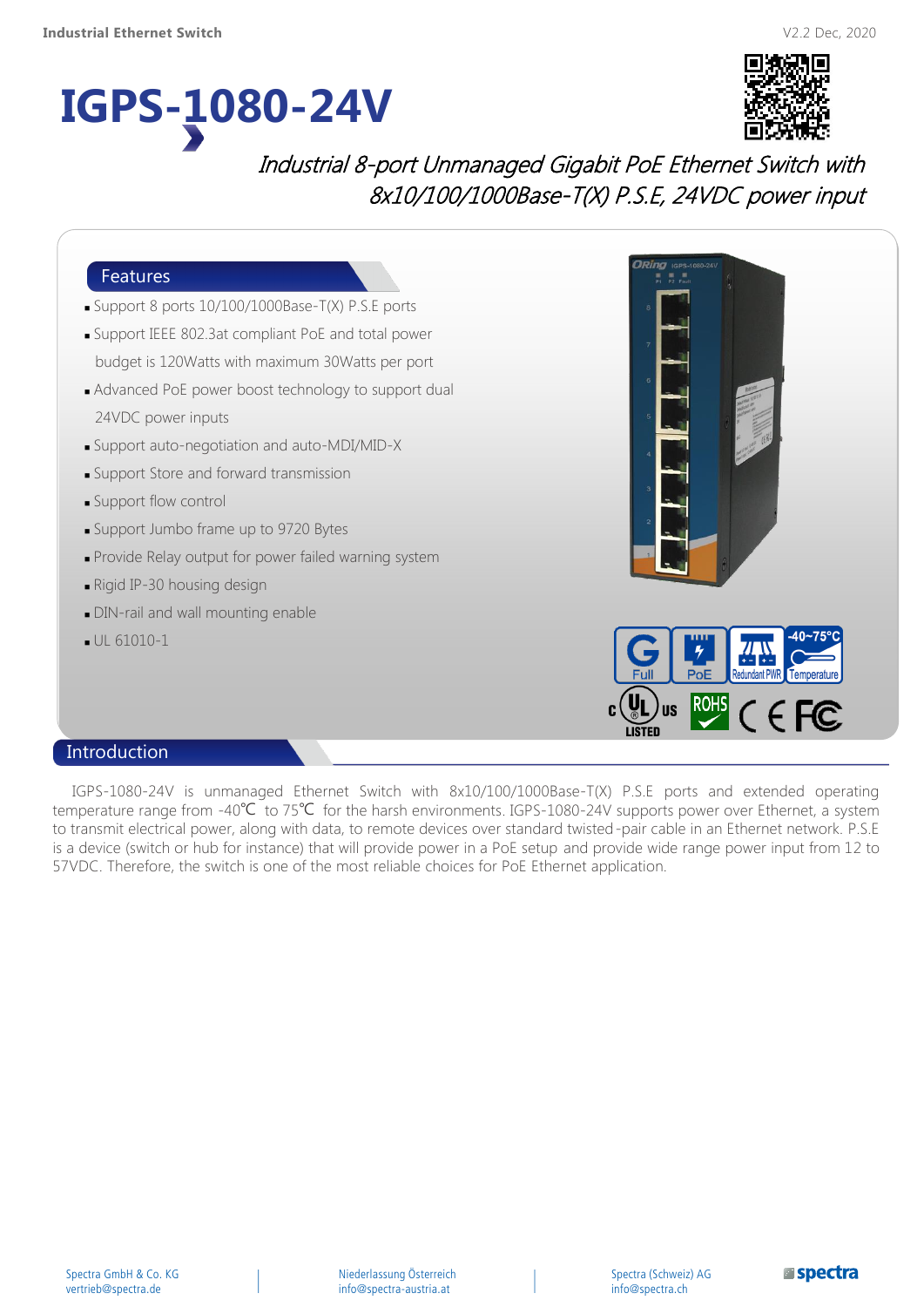#### **Dimensions**



## PoE PIN Definition

| 10/100Base-T(X) P.S.E RJ-45 port |                              |  |
|----------------------------------|------------------------------|--|
| RJ-45 PIN Definition             |                              |  |
| PIN No.                          | <b>Description</b>           |  |
| #1                               | TD+ with PoE Power input $+$ |  |
| #2                               | TD+ with PoE Power input $+$ |  |
| #3                               | RD+ with PoE Power input -   |  |
| # 6                              | RD+ with PoE Power input -   |  |

| 1000Base-T(X) P.S.E RJ-45 port |                               |
|--------------------------------|-------------------------------|
| RJ-45 PIN Definition           |                               |
| PIN No.                        | Description                   |
| #1                             | BI_DA+ with PoE Power input + |
| #2                             | BI_DA- with PoE Power input + |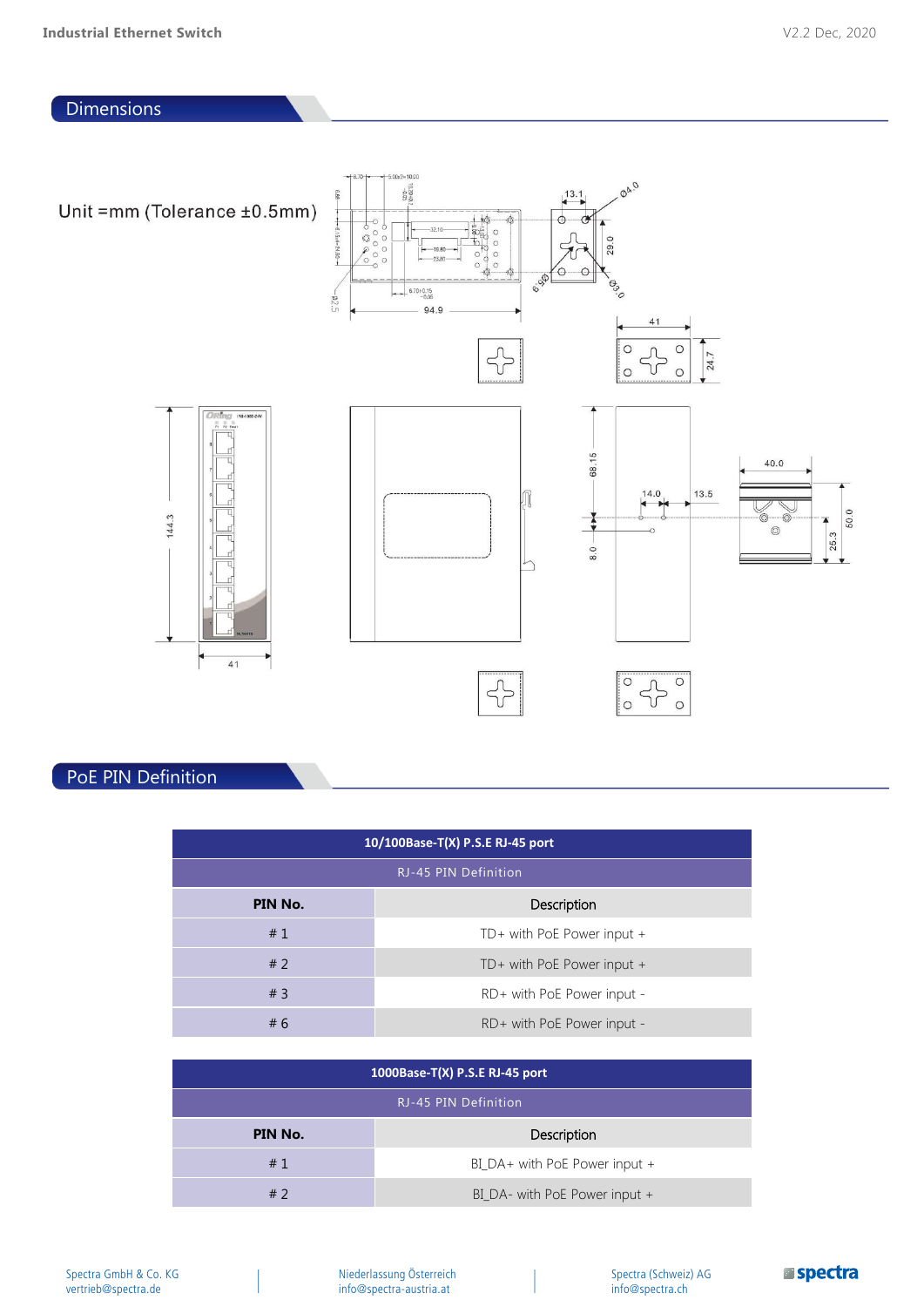| BI_DB+ with PoE Power input - |
|-------------------------------|
| $BI\_DC+$                     |
| BI_DC-                        |
| BI_DB- with PoE Power input - |
| $BI_DD+$                      |
| BI DD-                        |
|                               |

## Specifications

| <b>ORing Switch Model</b>                                         | IGPS-1080-24V                                                                                                                                          |  |
|-------------------------------------------------------------------|--------------------------------------------------------------------------------------------------------------------------------------------------------|--|
| <b>Physical Ports</b>                                             |                                                                                                                                                        |  |
| 10/100/1000Base-T(X) Ports<br>in RJ45 Auto MDI/MDIX<br>with P.S.E | 8                                                                                                                                                      |  |
| Technology                                                        |                                                                                                                                                        |  |
| <b>Ethernet Standards</b>                                         | IEEE 802.3 for 10Base-T<br>IEEE 802.3u for 100Base-TX<br>IEEE 802.3ab for 1000Base-T<br>IEEE 802.3x for Flow control<br>IEEE 802.3at PoE specification |  |
| <b>MAC Table</b>                                                  | 4K                                                                                                                                                     |  |
| Packet buffer                                                     | 192K Bytes                                                                                                                                             |  |
| Processing<br>Jumbo Frame                                         | Store-and-Forward<br>9720 Bytes                                                                                                                        |  |
| <b>Switch Properties</b>                                          | Switching latency: 7 us<br>Switching bandwidth: 16Gbps<br>Throughput (packet per second) : 11.58Mpps@64Bytes packet                                    |  |
| LED indicators                                                    |                                                                                                                                                        |  |
| Power Indicator (PWR)                                             | Green: Power LED x 2                                                                                                                                   |  |
| <b>Fault Indicator</b>                                            | Amber: Indicate PWR1 or PWR2 failure                                                                                                                   |  |
| 10/100Base-T(X) RJ45 Port<br>Indicator                            | Upper LED for Link/Act indicator: Green for port Link/Act<br>Lower LED for PoE indicator, Green for PoE power enable                                   |  |
| DIP Switch                                                        |                                                                                                                                                        |  |
| DIP switch 1                                                      | Power 2 fail warning: ON for Enable, OFF for disable                                                                                                   |  |
| DIP switch 2                                                      | Power 1 fail warning: ON for Enable, OFF for disable                                                                                                   |  |
| Fault contact                                                     |                                                                                                                                                        |  |
| Relay                                                             | Relay output to carry capacity of 1A at 24VDC                                                                                                          |  |
| Power                                                             |                                                                                                                                                        |  |
| Redundant Input power                                             | Dual 12~57VDC on 6-pin terminal block                                                                                                                  |  |
| Power consumption (Typ.)                                          | 6.6A at 12VDC, 5.86A at 24VDC, 2.32A at 57VDC                                                                                                          |  |
| PoE Power budget                                                  | 60Watts(12~24VDC) / 120 Watts (24~57VDC)                                                                                                               |  |
| Overload current protection                                       | Present                                                                                                                                                |  |
| <b>Reverse Polarity Protection</b>                                | Present                                                                                                                                                |  |
| Physical Characteristic                                           |                                                                                                                                                        |  |
| Enclosure                                                         | IP-30 Metal                                                                                                                                            |  |

Spectra GmbH & Co. KG vertrieb@spectra.de

Niederlassung Österreich info@spectra-austria.at

Spectra (Schweiz) AG info@spectra.ch

**Espectra**